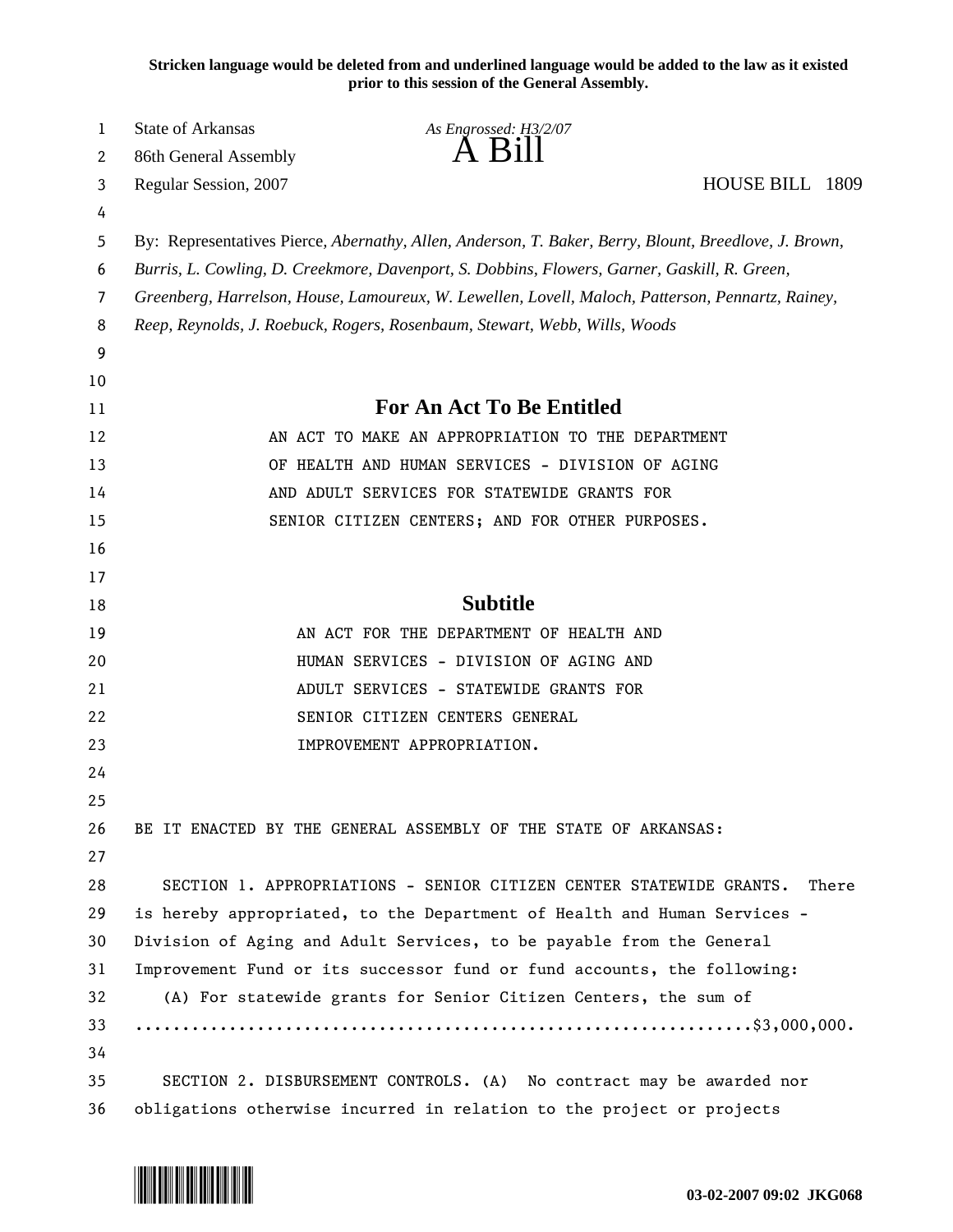## **As Engrossed: H3/2/07 HB1809**

1 described herein in excess of the State Treasury funds actually available 2 therefor as provided by law. Provided, however, that institutions and 3 agencies listed herein shall have the authority to accept and use grants and 4 donations including Federal funds, and to use its unobligated cash income or 5 funds, or both available to it, for the purpose of supplementing the State 6 Treasury funds for financing the entire costs of the project or projects 7 enumerated herein. Provided further, that the appropriations and funds 8 otherwise provided by the General Assembly for Maintenance and General 9 Operations of the agency or institutions receiving appropriation herein shall 10 not be used for any of the purposes as appropriated in this act.

11 (B) The restrictions of any applicable provisions of the State Purchasing 12 Law, the General Accounting and Budgetary Procedures Law, the Revenue 13 Stabilization Law and any other applicable fiscal control laws of this State 14 and regulations promulgated by the Department of Finance and Administration, 15 as authorized by law, shall be strictly complied with in disbursement of any 16 funds provided by this act unless specifically provided otherwise by law. 17

18 SECTION 3. LEGISLATIVE INTENT. It is the intent of the General Assembly 19 that any funds disbursed under the authority of the appropriations contained 20 in this act shall be in compliance with the stated reasons for which this act 21 was adopted, as evidenced by the Agency Requests, Executive Recommendations 22 and Legislative Recommendations contained in the budget manuals prepared by 23 the Department of Finance and Administration, letters, or summarized oral 24 testimony in the official minutes of the Arkansas Legislative Council or 25 Joint Budget Committee which relate to its passage and adoption.

26

27 SECTION 4. EMERGENCY CLAUSE. It is found and determined by the General 28 Assembly, that the Constitution of the State of Arkansas prohibits the 29 appropriation of funds for more than a two (2) year period; that the 30 effectiveness of this Act on July 1, 2007 is essential to the operation of 31 the agency for which the appropriations in this Act are provided, and that in 32 the event of an extension of the Regular Session, the delay in the effective 33 date of this Act beyond July 1, 2007 could work irreparable harm upon the 34 proper administration and provision of essential governmental programs. 35 Therefore, an emergency is hereby declared to exist and this Act being 36 necessary for the immediate preservation of the public peace, health and